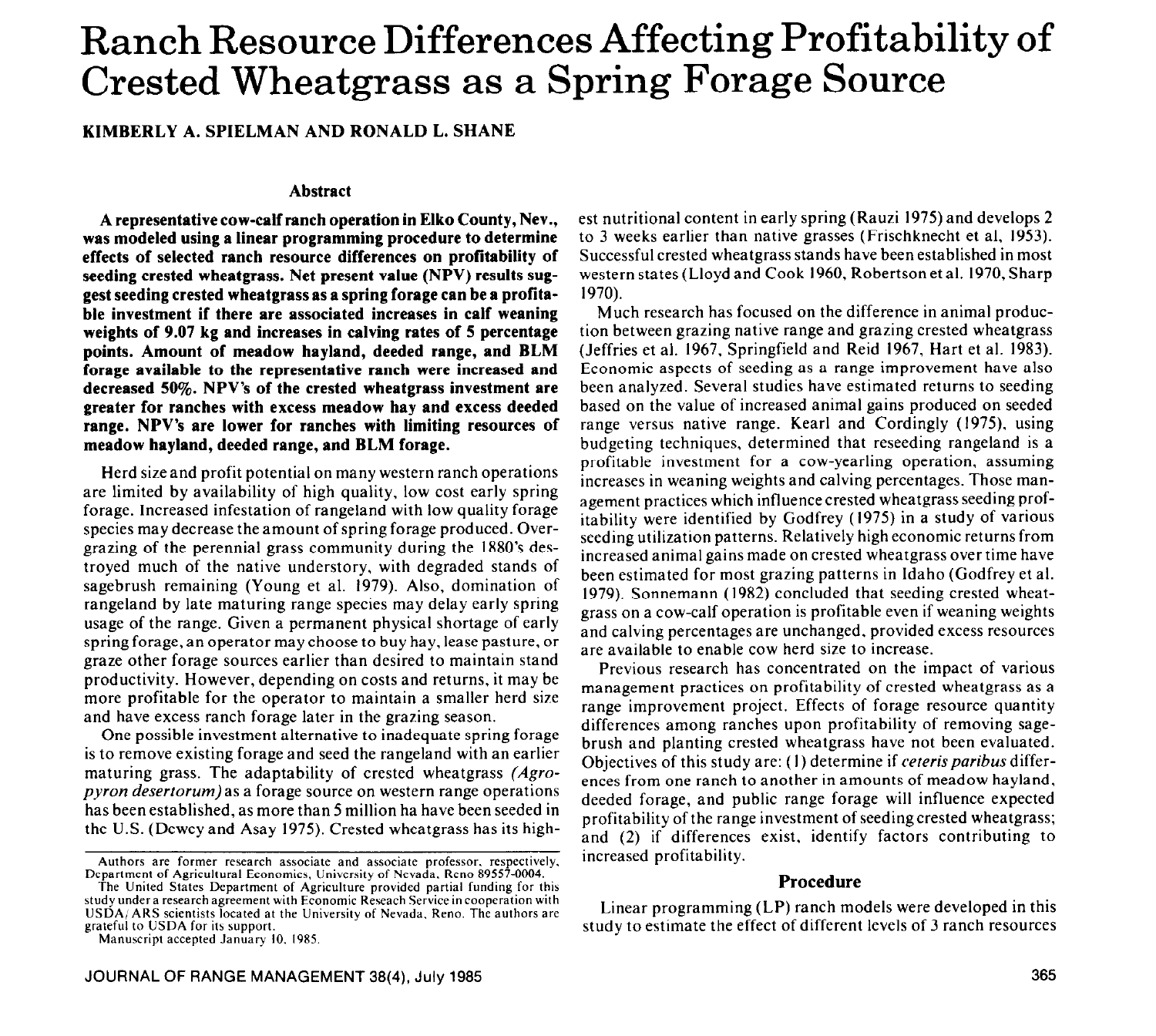on net returns to seeding crested wheatgrass. LP is frequently used **Table 2. Stock count table.**  as a research technique to determine economically efficient allocation of range resources (Woodworth 1973, D'Aquino 1974, Torell 1981). The LP technique allows simultaneous examination of resource and activity alternatives in an operation to determine the optimal combination of production activities. This mathematical procedure can maximize returns or minimize costs subject to a set of production constraints. LP has an advantage over total ranch budgeting in the reduced time by which a large number of production alternatives can be evaluated to achieve the single economically optimal solution in ranch resource use.

Recursive linear programming (RLP), a variation of linear programming, is the modeling procedure used in this study to enable sequential optimization of the ranch operation throughout the seeding establishment process. An RLP model is constructed and used in the same manner as an ordinary LP model (Day 1963). RLP, however, permits changes in resource levels and technical coefficients from one period to the next. An optimal solution for an unchanging production system is obtained from LP. RLP accounts for system differences between periods by utilizing optimal results from the previous time period. Modification of specified resource levels was thus made in this study during modeled transition periods between the initial operation and the final situation 5 years later, when crested wheatgrass seeding is a forage source and ranch adjustments are complete. Changes between periods in production coefficients, e.g., weaning weights and calving percentages, were also made where appropriate.

The RLP model constructed describes a representative cow-calf operation in Elko County, Nev. Elko County contains some of the State's most productive rangeland. Cost data, resources, and activities for the operation were based on information obtained from a panel of ranchers (Myer and Hackett 1982, USDA 1983). Return data were based on average Kansas City prices received 1979- 198 1 (Livestock and Meat Situation, USDA, 1979-81). Initial resource levels and activities of the model are shown in Table I. Initial herd size and production parameters are given in Table 2.

This specific RLP model allocates available forage sources among alternative activities to maximize the objective function of annual net returns to variable costs, calculated as total sales minus

Table **1. Initial resource levels, yield, and grazing periods** of representative **ranch, Elko County, Nevada.** 

| Resource                                                    | Unit of<br>measure       | Quantity          | Yield                                        |
|-------------------------------------------------------------|--------------------------|-------------------|----------------------------------------------|
| Mechanical harvesting:<br>Meadow hayland<br>Dec. 15-Apr. 14 | ha (acres)               | 524 (1295)        | 2470 kg/ha<br>$(1.1 \text{ tons/acre})$      |
| Grazing:<br><b>BLM</b> rangeland:                           |                          |                   |                                              |
| Apr. 15–May 14<br>May 15-June 14<br>June 15-July 14         | AUM<br>AUM<br>AUM        | 532<br>563<br>780 |                                              |
| July 15-Sept. 14                                            | <b>AUM</b>               | 900               |                                              |
| Deeded rangeland:<br>Apr. 15-May 14<br>May 15-June 14       | <b>AUM</b><br>AUM        | 50<br>50          |                                              |
| June 15-July 14<br>July 15-Sept. 14                         | <b>AUM</b><br><b>AUM</b> | 100<br>412        |                                              |
| Sept. 15-Oct. 31<br>Meadow pastureland:                     | AUM                      | 339               |                                              |
| Nov. 1-Dec. 14                                              | <b>AUM</b>               | 407               | 2.47 AUM/ha<br>$(1 \text{ AUM}/\text{acre})$ |
| Meadow hayland aftermath:<br>Nov. 1-Dec. 14                 | <b>AUM</b>               | 917               | 1.85 AUM/ha<br>$(.75 \text{ AUM/acre})$      |

|                        | Measure  | Ouantity       |               |  |
|------------------------|----------|----------------|---------------|--|
| Livestock class        |          | Before seeding | After seeding |  |
| 11.12<br>Weight:       |          |                |               |  |
| Heifer weaners         | kg (lbs) | 161<br>(355)   | 170<br>(375)  |  |
| Steer weaners          | kg (lbs) | 180<br>(395)   | 189<br>(415)  |  |
| Cull cows              | kg (lbs) | 420<br>(925)   | 420<br>(925)  |  |
| Cull bulls             | kg (lbs) | 545 (1,200)    | 545 (1,200)   |  |
| Production parameters: |          |                |               |  |
| Weaned calf rate       | %        | .80            | .85           |  |
| Replacement rate       | %        | .20            | .20           |  |
| Death loss-cows        | %        | .03            | .03           |  |
| Death loss-bulls       | %        | -07            | .07           |  |
| <b>Bull-cow ratio</b>  |          | 1:20           | 1:20          |  |
| Initial inventory:     |          |                |               |  |
| Brood cows             |          | no.            | 480           |  |
| 12 mo. replacements    |          | no.            | 125           |  |
| 24 mo. replacements    |          | no.            | 120           |  |
| <b>Bulls</b>           |          | no.            | 30            |  |

total variable costs. Table 3 shows per unit variable costs and per unit returns included in the model. Hired labor and operator labor for the ranch were included in the raise-cow-cost activity at \$6.00 per hour. An opportunity cost for the operator's management was not included. Other costs not included in the model were costs of horses, depreciation, taxes, interest, and insurance.

#### **Table 3. Costs and returns for major representative ranch activities.**

| Activity                                  | Measure     | $Cost$ /unit $(S)$ |  |
|-------------------------------------------|-------------|--------------------|--|
| Cost:                                     |             |                    |  |
| Establish crested wheatgrass <sup>1</sup> | ha          | \$46.42            |  |
| Grow and harvest meadow hay               | ha          | 62.30              |  |
| Graze BLM rangeland                       | <b>AUM</b>  | 1.40               |  |
| Graze deeded rangeland                    | <b>AIIM</b> | 0                  |  |
| Graze meadow pasture                      | <b>AUM</b>  | 0                  |  |
| Graze meadow hay aftermath                | <b>AUM</b>  | 0                  |  |
| Purchase grass hay                        | kg          | .09                |  |
| Raise cow <sup>2</sup>                    | head        | 155.11             |  |
| Lease private range                       | <b>AUM</b>  | 5.70               |  |
| Return:                                   |             |                    |  |
| Sell weaner heifer <sup>3</sup>           | kg          | 1.34               |  |
| Sell weaner steer <sup>3</sup>            | kg          | 1.65               |  |
| Sell cull cow <sup>3</sup>                | kg          | .95                |  |
| Sell cull bull <sup>3</sup>               | kg          | 1.17               |  |

**'Variable costs, Sonnemann, et al., 1981.** 

**2lncludes labor, salt and minerals, veterinary and medicine, fuel (haying not included), accounting, brand inspection, repairs and maintenance (haying not included), fence**  repairs, marketing, utilities, and protein supplement<br><sup>3</sup>Average price per kg received 1979-1981.

Forage nutrient quality and forage availability from any particular source in each grazing period were accounted for in the model. Seasonal variation in forage quality may be a binding constraint on animal production (Cook and Harris 1968). Total nutrient quality of range forage is highly correlated with the single variable of digestible protein (Cook et al. 1977). Minimum digestible protein requirements for the various livestock classes were included in the model to account for seasonal nutrient variations (National Research Council 1976, Cook and Harris 1968). Metabolizable energy requirements were also incorporated to assure adequate winter feed requirements are met. Maximum daily intake, however, was restricted to 2.3% of body weight to prevent unrealistic livestock feed intake values. After establishment, crested wheatgrass was an early season forage substitute for BLM and deeded native range forage. Unused BLM and deeded native range forage was carried forward in the model one grazing period. For example, 50 deeded AUM's (Animal Unit Months) not consumed 15 May- 14 June were available 15 June-14 July but were not available during the 15 June-14 September grazing period.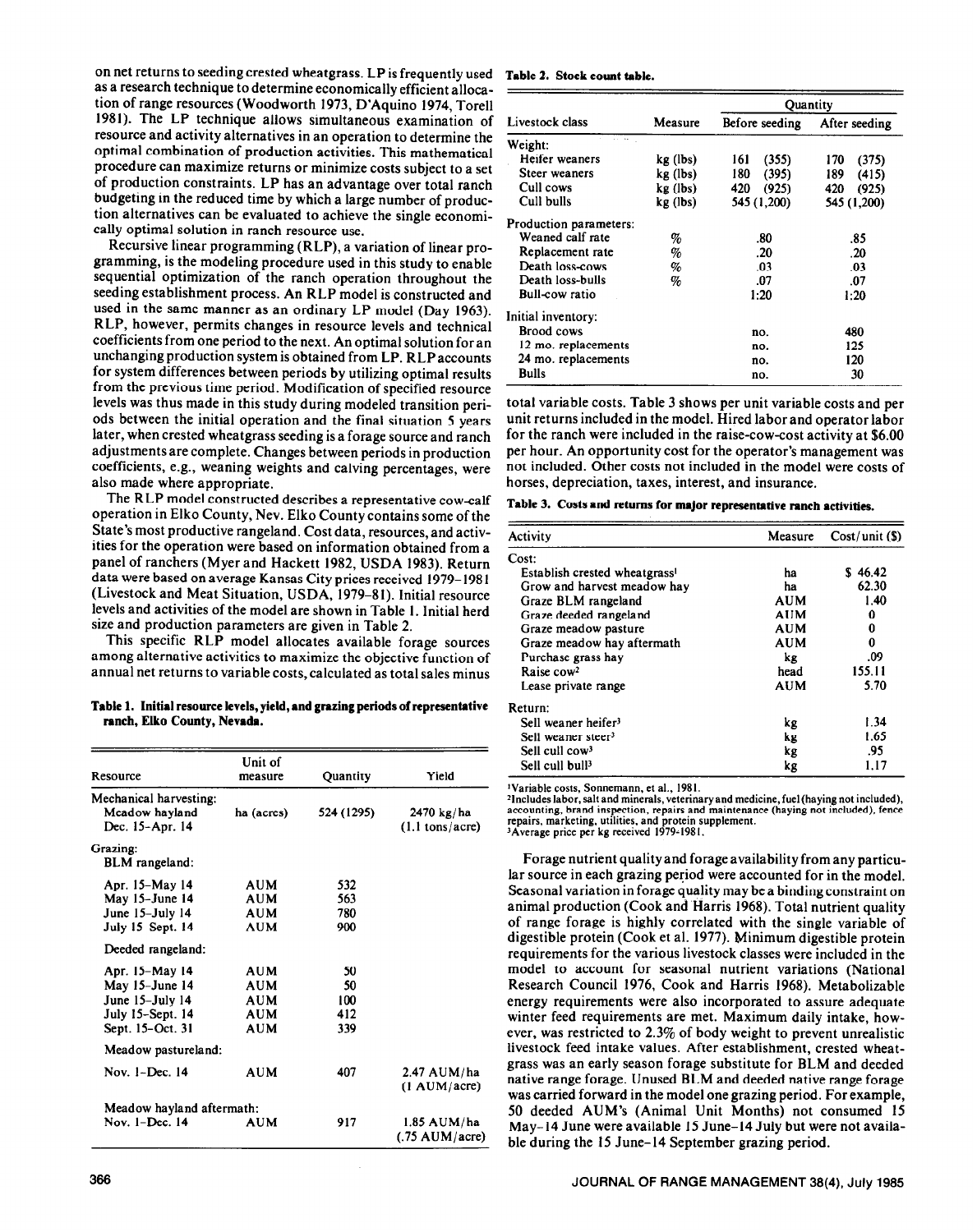In the analysis, an LP solution was initially obtained for the representative ranch having an adequate but low quality supply of early spring pasture. Based on activity levels of this solution, constraints for successive models were established. Seeding of crested wheatgrass then occurred on I ,O I2 ha of private rangeland. Seeding 1,012 ha results in a loss of 125 AUM's for 2 years of deferment following seeding. This 125 AUM's were based on 8.1 ha per AUM (Mitchell and Garrett 1977). Deeded land was assumed to be available for lease during these 2 years at a cost of \$5.70 per head per month, an average of values provided by a sample of Elko ranchers. This lease charge was the only additional cost accounted for as a result of seeding.

After successful conversion to crested wheatgrass, the 1,012 ha are assumed to provide 833 AUM's, or 1.24 ha per AUM, April IS-June 14 (a personal communication with R.A. Evans, range scientist, USDA, ARS, Reno, Nev.). A separate constraint was added to the model to account for the crested wheatgrass forage source. A crested wheatgrass stand life of 20 years, with constant annual production, was evaluated. Many factors influence productive life of a stand, but crested wheatgrass seedings have remained in use for 30 years or more (Hull 1972).

If an increase in herd size occurred in the ranch model following establishment of crested wheatgrass, heifer calf sales were reduced in years prior to availability of crested wheatgrass. Fewer weaner heifers were sold during year 2 to adjust herd size to the anticipated increased forage availability. These heifers mature and are productive at the time the seeding is available in year 4.

Permanent increases in weaning weight and calving percentage were assumed to occur following seeding. Weaning weights increase by 9.07 kg (20 lb) per calf in the initial year of crested wheatgrass grazing. Calving percentage increases 5 percentage points during the second year of crested wheatgrass grass availability. These values may be conservative estimates of production increases attainable by seeding crested wheatgrass. Weaning weight inreases of 9.08 kg were assumed by Kearl and Cordingly (1975), and pasture research results of IO-16 kg were reported by Cook (1966) and Springfield (1963). Differences in calving percentages between native range and seeded pasture of lo-30% have been reported by Frischknecht (1965) and Houston and Urick (1972). Kearl and Cordingly (1975) assumed an 8% increase.

Although cattle production increases were assumed in this study as a result of improved forage availability, factors other than crested wheatgrass seeding may influence the amount, if any, of these increases. Livestock nutrition in the spring prior to seeding establishment may be at a level such that spring forage from crested wheatgrass will not affect animal production. Increases in calving percentages may result from cows and bulls grazing together in a more concentrated area rather than from the seeded pasture itself (Houston and Urick, 1972). Changes in stocking rates prior to and following seeding may also influence animal production response. For ranchers planning to expand existing range areas of crested wheatgrass, the impact on animal production will likely be less than if cattle change from a native forage only situation to a native forage and crested wheatgrass situation.

Changes in management practices and cattle production, which were assumed to occur from one year to the next during crested wheatgrass establishment, are shown in Table 4. These livestock production increases were assumed to be maintained throughout the life of the crested wheatgrass stand.

Differences between ranch net returns above variable costs prior to seeding and following seeding were calculated for each year. Present value of added net returns was then calculated to place all current and future costs and incomes on a comparable basis. Costs and incomes were discounted in the year they occurred.

A discount rate (r) of 6% was used. The average yield on U.S. Treasury bonds was approximately 12% (Wall Street Journal, April, 1984). The expected rate of inflation was assumed to be 8% annually with a risk premium of 2% such that:

#### **Table 4. Annual changes/actions made during seeding establishment.**

| Year | <b>Establishment action</b>                                                                                                                                                                                                                                                                                                      |
|------|----------------------------------------------------------------------------------------------------------------------------------------------------------------------------------------------------------------------------------------------------------------------------------------------------------------------------------|
|      | Year of seeding 1012 ha (2500) acres of crested wheatgrass;<br>cost of seeding incurred in fall.                                                                                                                                                                                                                                 |
| 2    | Private pasture is leased to account for loss of 125 AUM's<br>of deeded range; and, lease cost incurred. If herd size in-<br>crease is anticipated following crested wheatgrass availa-<br>bility, fewer heifers are sold to build up herd size; lower<br>revenue from heifer sales; and deferment of crested wheat-<br>grazing. |
| 3    | Lease cost incurred; increased grazing fees if heifers are be-<br>ing kept to mature as cows in anticipation of crested<br>wheatgrass availability; deferment of crested wheatgrass<br>grazing.                                                                                                                                  |
| 4    | Crested wheatgrass available for grazing; cow herd in-<br>creases (if possible) as heifers not sold in previous years are<br>now mature; increased calf weaning weights of 9.07 kg per<br>head.                                                                                                                                  |
| 5    | Full benefits of crested wheatgrass realized as cow calving<br>percentage increase of five percent is attained, along with<br>calf weight increases.                                                                                                                                                                             |

 $r = 12\% - 8\% + 2\%$  $r = 6%$ 

This represents a real rate of interest because all per unit income and costs were in constant dollar values. Lower (higher) rates of discount, reflecting lower (higher) levels of risk or higher (lower) rates of inflation will yield higher (lower) net present values (NPVs) than those reported in this study.

#### **Results and Discussion**

Based on resource levels obtained from the initial optimal solution, net income impacts of varying resource levels upon profitability of seeding crested wheatgrass were examined. For the representative ranch with adequate spring forage, seeding crested wheatgrass was profitable, assuming calving percentage and weaning weight increases occurred (Table 5). Seeding allows delayed grazing of nonimproved range in a later season. Cow herd size was not expanded, however, because forage sources in other feeding periods were physically limiting and purchase of grass hay was not economical. Crested wheatgrass became an excess range forage source. Ranch net returns increased following seeding because of decreased BLM forage purchased, increased calving percentage, and increased weaning weights.

For comparison, the profitability of seeding crested wheatgrass with no assumed cattle production increases was also examined (Table 5). Seeding with no change in calf weight and calving percentage did not produce a positive NPV. This range improvement project was not profitable because crested wheatgrass was an excess forage source. With no cattle production increases assumed, the project produced noadditional revenue, although it did reduce costs by decreasing BLM grazing purchased and hence, decreasing BLM grazing fees paid.

#### *Hayland Resources*

Amount of ranch hayland was varied 50% to determine the effect on profitability of seedihg ranches that differ in relative quantities available of this forage source. As shown in Table 5, discounted added net returns from seeding were increased 13% on a ranch which has 50% greater meadow hayland (786 ha relative to the representative ranch situation of 524 ha). Ranches with relatively large meadow hayland resource levels have a source of low cost fall and winter forage enabling herd size to expand beyond the size limited in the "just adequate" initial forage case. With a 50%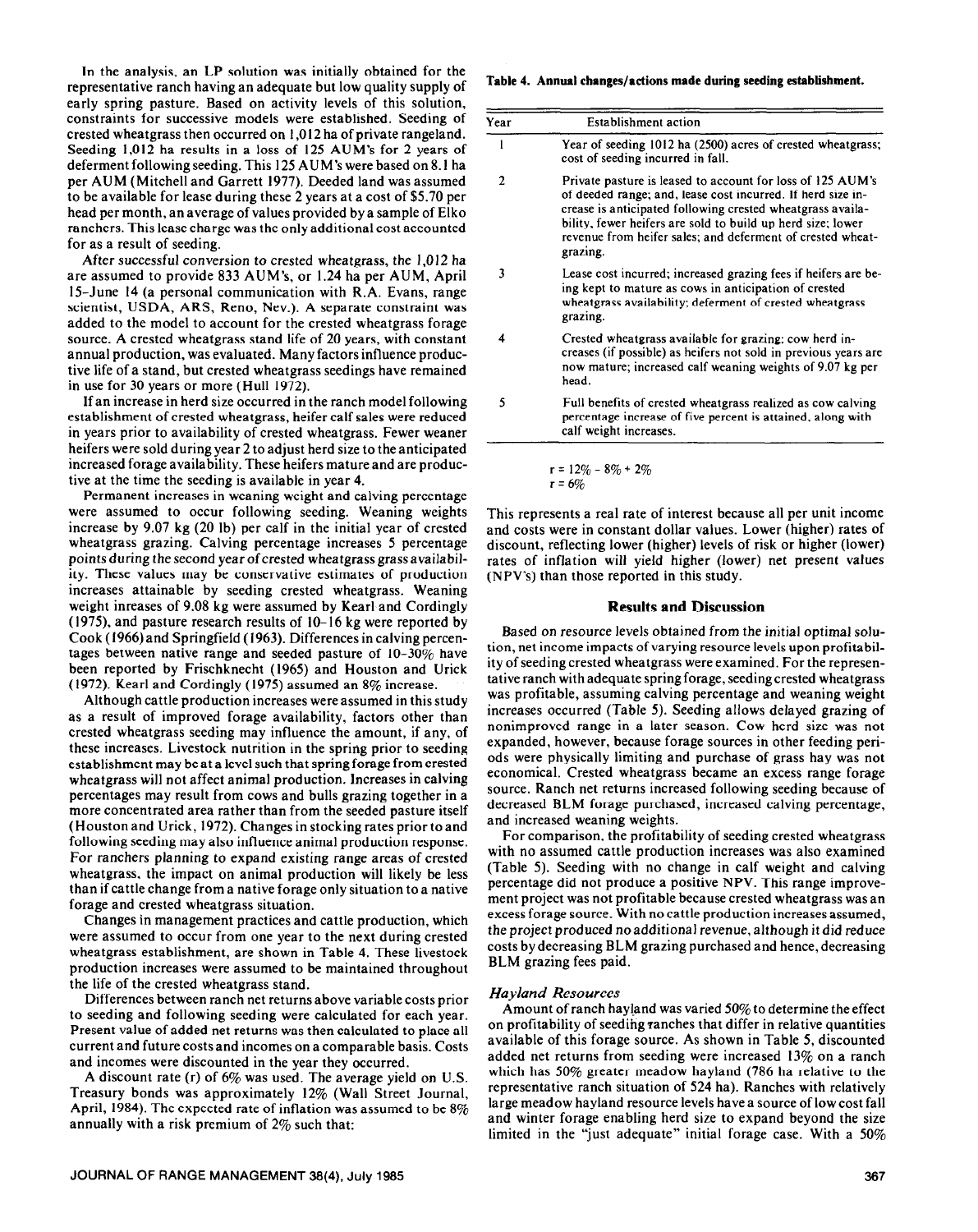**Table 5. Economic effects of crested wheatgrass seeding with varying forage resource availabilities on a representative ranch,** Elko County, Nevada.

| Resource quantity<br>relative to<br>initial level  | Net Ranch Income (\$) |                  | NPV of added net                                | Cow herd size            |                  |
|----------------------------------------------------|-----------------------|------------------|-------------------------------------------------|--------------------------|------------------|
|                                                    | Before<br>seeding     | After<br>seeding | returns $@6\%$ disc<br>rate $(20 \text{ Yrs.})$ | <b>Before</b><br>seeding | After<br>seeding |
| Seeding:<br>With no cattle production<br>increases | \$30,721              | \$31,765         | $S-39,796$                                      | 480                      | 480              |
| With cattle production increases                   | 30,721                | 44,884           | 60,720                                          | 480                      | 480              |
| Meadow hayland:                                    |                       |                  |                                                 |                          |                  |
| $+50\%$                                            | 30,721                | 47.055           | 68,624                                          | 480                      | 505              |
| $-50\%$                                            | 16,094                | 23,351           | 7.614                                           | 240                      | 240              |
| Deeded range:                                      |                       |                  |                                                 |                          |                  |
| $+50\%$                                            | 31,482                | 45,808           | 62.042                                          | 480                      | 480              |
| $-50%$                                             | 20,019                | 30,924           | 31,278                                          | 317                      | 330              |
| BLM range:                                         |                       |                  |                                                 |                          |                  |
| $+50%$                                             | 30,721                | 44,884           | 60,720                                          | 480                      | 480              |
| $-50\%$                                            | 17,535                | 37,294           | 57,969                                          | 264                      | 394              |

increase in meadow hay availability, full use of the seeding, and delayed seasonal use of native range forage enabled complete utilization of all forage resources. The increase in herd size of 25 head contributed to the largest positive NPV of added net returns obtained of investment scenarios examined.

A ranch with 50% less meadow hayland available (262 ha) than the representative operation had the lowest positive NPV of the seeding investment alternatives analyzed (Table 5). In this situation, the reduced amount of low cost fall and winter feed, compared to the representative ranch, resulted in a smaller economically optimal herd size. Smaller herd size created an excess supply of crested wheatgrass and other range forage. Lower returns were obtained because of the smaller number of livestock sold. NPV was positive but low, relative to other alternatives evaluated in the study.

#### *Deeded Range*

A ranch with 50% greater deeded range capacity than the representative ranch yielded the second largest added NPV (Table 5). Increased net returns in this model were a result of reduced BLM grazing fees paid as more deeded land was available. Herd size was not increased, however, due to the limited availability of all other forage sources, particularly meadow hayland. Purchase of grass hay was not profitable in this model.

The 50% smaller deeded range capacity yielded lower, but positive added net returns compared to the increased deeded forage operation. Although operations were assumed to have equal maximum quantity of BLM forage available, the smaller amount of available deeded range limited the amount of BLM forage used, causing a smaller optimal herd size. Crested wheatgrass became a complementary forage source for the 50% lower deeded capacity by enabling deferred use of deeded land later in the grazing season. This availability of later forage, with crested wheatgrass providing early season grazing, enabled expansion of herd size by 23 cows (Table 5).

Under model assumptions, 50% more BLM forage available had no effect on NPV of the investment, all else constant (Table 5). No herd size difference existed due to equal hay resources. A larger amount of public rangeland, other forage source quantities equal, did not alter the profitability of crested wheatgrass relative to the representative ranch case. The additional BLM forage was not purchased.

Fifty percent less BLM forage available, accompanied by crested wheatgrass seeding, yielded NPV of added returns slightly less than those obtained in the representative ranch model (Table 5). A herd

size increase of 130 head occurred after the investment was made. Because 32% of the ranch's spring and summer forage was supplied by public range, seeding crested wheatgrass became a profitable complement to this forage source. As in the case of limited deeded range, deferred BLM forage use combined with spring crested wheatgrass availability enabled additional grazing. Herd size expansion was possible because other resources, at the representative ranch level of availability. were in excess supply prior to seeding.

#### **Summary and Conclusions**

Based on NPV investment criterion and assumptions made in this study, removing sagebrush and seeding crested wheatgrass was a profitable investment for a representative Elko County, Nev., cow-calf operation. The degree of profitability, however, was influenced by the availability of certain other ranch forage sources. Availability of relatively low-cost winter feed (ranch produced meadow hay) had the largest impact upon profitability of the investment. An excess amount of this resource enables herd size to expand and fully utilize the new forage source. NPV of the investment also increases, if excess deeded range is available.

Increases in calf weaning weights and calving percentages were assumed to occur as a result of cattle grazing the improved forage source. Production increases assumed in this study should be realistic objectives for many cow-calf operators. If high levels of management and nutrition are provided before seeding, these increases in animal production may not be achieved.

An operator considering investment in crested wheatgrass to provide early spring forage should consider herd size adjustments desirable during years of seeding establishment. This analysis assumed additional deeded land was available for lease to maintain herd size prior to availability of the seeding. If additional land is not available, other feed sources may be too costly for crested wheatgrass to be a profitable investment.

#### *BLM Range* **Literature Cited**

- Cook, C.W. **1966.** Development and use of foothill ranges in Utah. Utah State Univ. Agr. Exp. Sta. Bull. 461.
- **Cook, C.W., and L.E. Harris. 1968.** Effect of supplementation on intake and digestibility of range forage. Utah State Agr. Exp. Sta. Bull. 475.
- Cook, C.W., **D.R. Child, and** L.L. **Larson. 1977.** Digestible protein in range forages as an index to nutrient content and mineral response. Colorado State Dep. Range Sci. Series 29.
- **Cunba,** T.J., **A.C. Warnick, and** M. Koger. 1967. Factors affecting calf crop. University of Florida Press, Gainesville.
- **D'Aquino, S.A. 1974.** A case study for optimal allocation of range resources. J. Range Manage. 27:228-232.